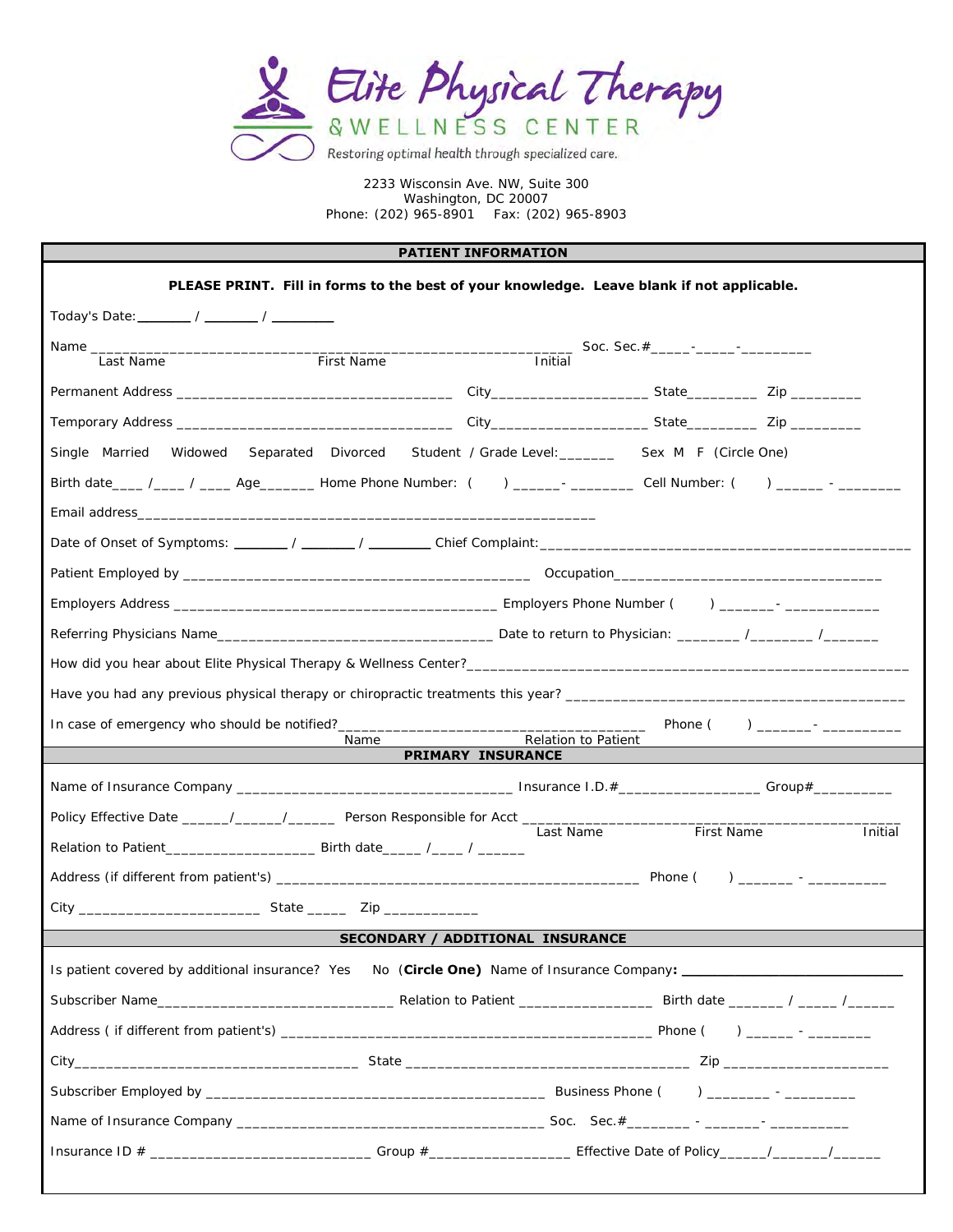

# PAIN DRAWING

NAME: (please print)\_\_\_\_\_\_\_\_\_\_\_\_\_\_\_\_\_\_\_\_\_\_\_\_\_\_\_\_\_\_\_\_\_\_\_\_\_\_\_\_\_\_\_\_\_\_\_\_\_DATE:\_\_\_\_\_\_\_\_\_\_\_\_\_\_

Mark the figures below using the letters that best describe your sensation or pain.

Use  $\uparrow$ ,  $\downarrow$ , or  $\leftarrow$ ,  $\rightarrow$  to indicate the direction of radiating or referred pain.



If you have multiple areas of pain, write your pain rating next to the body part.

| Is the pain: _____ constant ____ intermittent                                            |  |
|------------------------------------------------------------------------------------------|--|
|                                                                                          |  |
| Does it interfere with: __Work __Sleep __Daily Routine __Recreation Other_______________ |  |
| Which activities or movements cause pain?                                                |  |
| __Sitting __Standing __Walking __Bending __Lying Down __None __Other____________         |  |
|                                                                                          |  |
| When and what makes it feel worse?                                                       |  |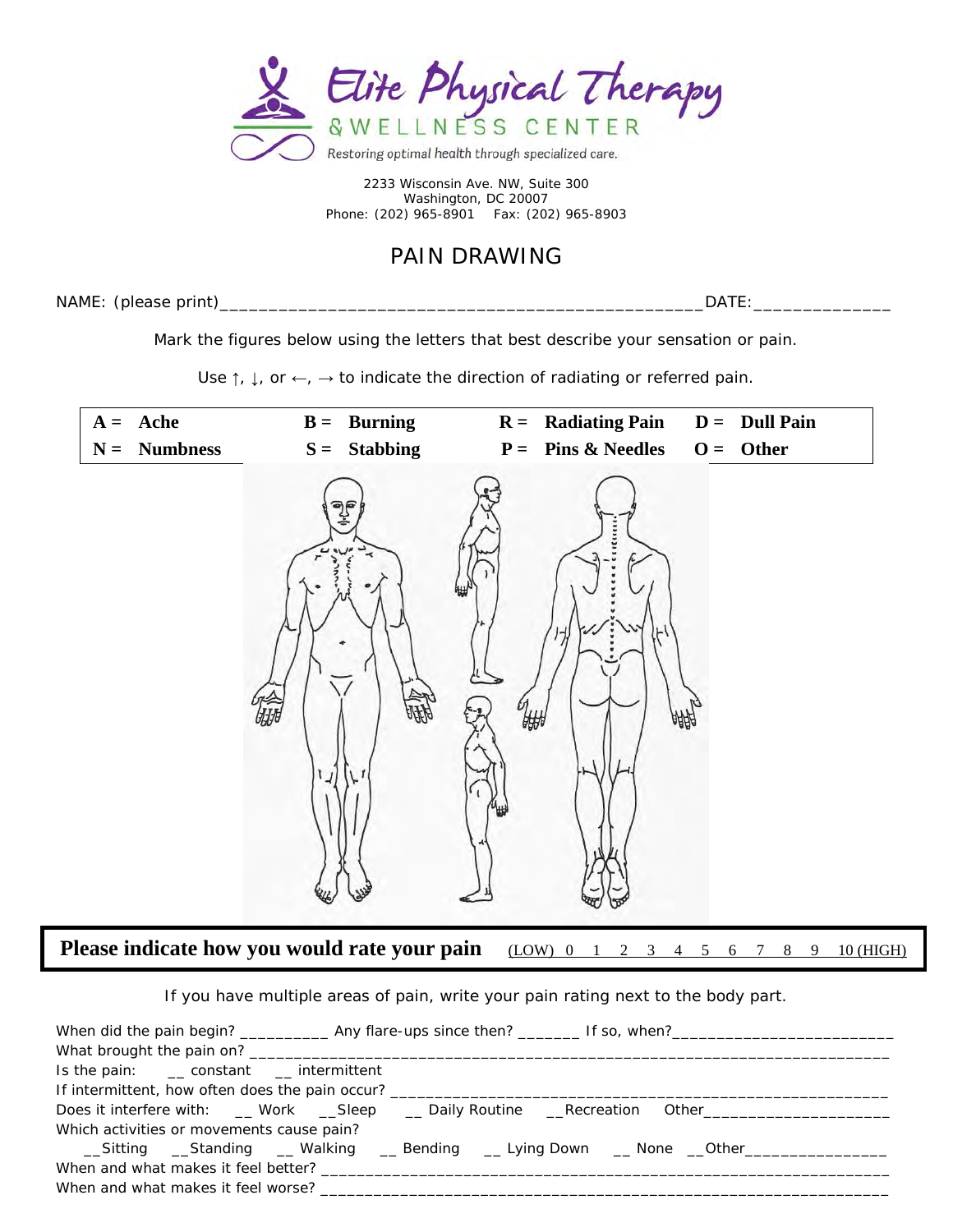

### **PATIENT MEDICAL HISTORY AND PERSONAL FITNESS QUESTIONNAIRE**

The following questionnaire is used to gather information regarding your current and past medical status. Responses to these questions will provide our staff with information required to help determine the safest and most effective treatment for you.

#### **PERSONAL HISTORY**

Check each as it applies to you. Have you ever had:

|                             | <b>YES</b> | <b>NO</b> | <b>UNSURE</b> |                                           | <b>YES</b> | <b>NO</b> | <b>UNSURE</b> |
|-----------------------------|------------|-----------|---------------|-------------------------------------------|------------|-----------|---------------|
| Allergy                     |            |           |               | Kidney Problems                           |            |           |               |
| Angina                      |            |           |               | Leg Cramps                                |            |           |               |
| Arm Pain                    |            |           |               | Low Blood Pressure                        |            |           |               |
| Asthma                      |            |           |               | Menstrual Irregularities                  |            |           |               |
| Back pain                   |            |           |               | Metal Implants                            |            |           |               |
| <b>Blackouts</b>            |            |           |               | Motor Vehicle Accident(s)                 |            |           |               |
| Bowel/Bladder Abnormalities |            |           |               | Nervousness                               |            |           |               |
| Cancer                      |            |           |               | Night Pain                                |            |           |               |
| Chest pain                  |            |           |               | Osteoarthritis                            |            |           |               |
| Convulsions                 |            |           |               | Osteoporosis                              |            |           |               |
| Depression                  |            |           |               | Paralysis                                 |            |           |               |
| Diabetes                    |            |           |               | Poor Tolerance to<br>Heat/Cold            |            |           |               |
| Dizziness/Fainting          |            |           |               | Recent Fractures                          |            |           |               |
| <b>EKG Abnormalities</b>    |            |           |               | Rheumatoid Arthritis                      |            |           |               |
| Emphysema                   |            |           |               | Ringing in your ears                      |            |           |               |
| Gout                        |            |           |               | Seizures/Neurological<br><b>Disorders</b> |            |           |               |
| Headache                    |            |           |               | Severe Illness                            |            |           |               |
| Heart attack                |            |           |               | Sexual Dysfunction                        |            |           |               |
| <b>Heart Disease</b>        |            |           |               | Shortness of Breath                       |            |           |               |
| Hernia                      |            |           |               | Skin Abnormalities                        |            |           |               |
| High Blood Pressure         |            |           |               | Sleep Interference                        |            |           |               |
| Hospitalized                |            |           |               | Stroke                                    |            |           |               |
| Indigestion/Nausea/Vomiting |            |           |               | T.B.                                      |            |           |               |
| Joint Problems              |            |           |               | Ulcers                                    |            |           |               |
| Joint Sprains               |            |           |               |                                           |            |           |               |

\_\_\_\_\_\_\_\_\_\_\_\_\_\_\_\_\_\_\_\_\_\_\_\_\_\_\_\_\_\_\_\_\_\_\_\_\_\_\_\_\_\_\_\_\_\_\_\_\_\_\_\_\_\_\_\_\_\_\_\_\_\_\_\_\_\_\_\_\_\_\_\_\_\_\_\_\_\_\_\_\_\_\_\_\_\_\_\_\_\_\_\_\_\_\_\_\_

\_\_\_\_\_\_\_\_\_\_\_\_\_\_\_\_\_\_\_\_\_\_\_\_\_\_\_\_\_\_\_\_\_\_\_\_\_\_\_\_\_\_\_\_\_\_\_\_\_\_\_\_\_\_\_\_\_\_\_\_\_\_\_\_\_\_\_\_\_\_\_\_\_\_\_\_\_\_\_\_\_\_\_\_\_\_\_\_\_\_\_\_\_\_\_\_

 $\_$  ,  $\_$  ,  $\_$  ,  $\_$  ,  $\_$  ,  $\_$  ,  $\_$  ,  $\_$  ,  $\_$  ,  $\_$  ,  $\_$  ,  $\_$  ,  $\_$  ,  $\_$  ,  $\_$  ,  $\_$  ,  $\_$  ,  $\_$  ,  $\_$  ,  $\_$  ,  $\_$  ,  $\_$  ,  $\_$  ,  $\_$  ,  $\_$  ,  $\_$  ,  $\_$  ,  $\_$  ,  $\_$  ,  $\_$  ,  $\_$  ,  $\_$  ,  $\_$  ,  $\_$  ,  $\_$  ,  $\_$  ,  $\_$  ,  $\_$  ,  $\_$  ,  $\_$  ,  $\_$  ,  $\_$  ,  $\_$  ,  $\_$  ,  $\_$  ,  $\_$  ,  $\_$  ,  $\_$  ,  $\_$  ,  $\_$  ,  $\_$  ,  $\_$  ,  $\_$  ,  $\_$  ,  $\_$  ,  $\_$  ,  $\_$  ,  $\_$  ,  $\_$  ,  $\_$  ,  $\_$  ,  $\_$  ,  $\_$  ,  $\_$  ,  $\_$  ,  $\_$  ,  $\_$  ,  $\_$  ,  $\_$  ,  $\_$  ,  $\_$  ,  $\_$  ,  $\_$  ,  $\_$  ,

Have you ever had physical therapy or currently receiving **home health?** yes\_\_\_ no\_\_\_ If so, please explain:  $\_$  ,  $\_$  ,  $\_$  ,  $\_$  ,  $\_$  ,  $\_$  ,  $\_$  ,  $\_$  ,  $\_$  ,  $\_$  ,  $\_$  ,  $\_$  ,  $\_$  ,  $\_$  ,  $\_$  ,  $\_$  ,  $\_$  ,  $\_$  ,  $\_$  ,  $\_$  ,  $\_$  ,  $\_$  ,  $\_$  ,  $\_$  ,  $\_$  ,  $\_$  ,  $\_$  ,  $\_$  ,  $\_$  ,  $\_$  ,  $\_$  ,  $\_$  ,  $\_$  ,  $\_$  ,  $\_$  ,  $\_$  ,  $\_$  ,

Have you ever had any orthopedic injuries, i.e. sprains, strains, fractures, etc.? yes\_\_\_ no\_\_\_ If so, please explain:  $\overline{\phantom{a}}$ 

Have you ever had surgery? yes\_\_\_ no\_\_\_ If so, what for?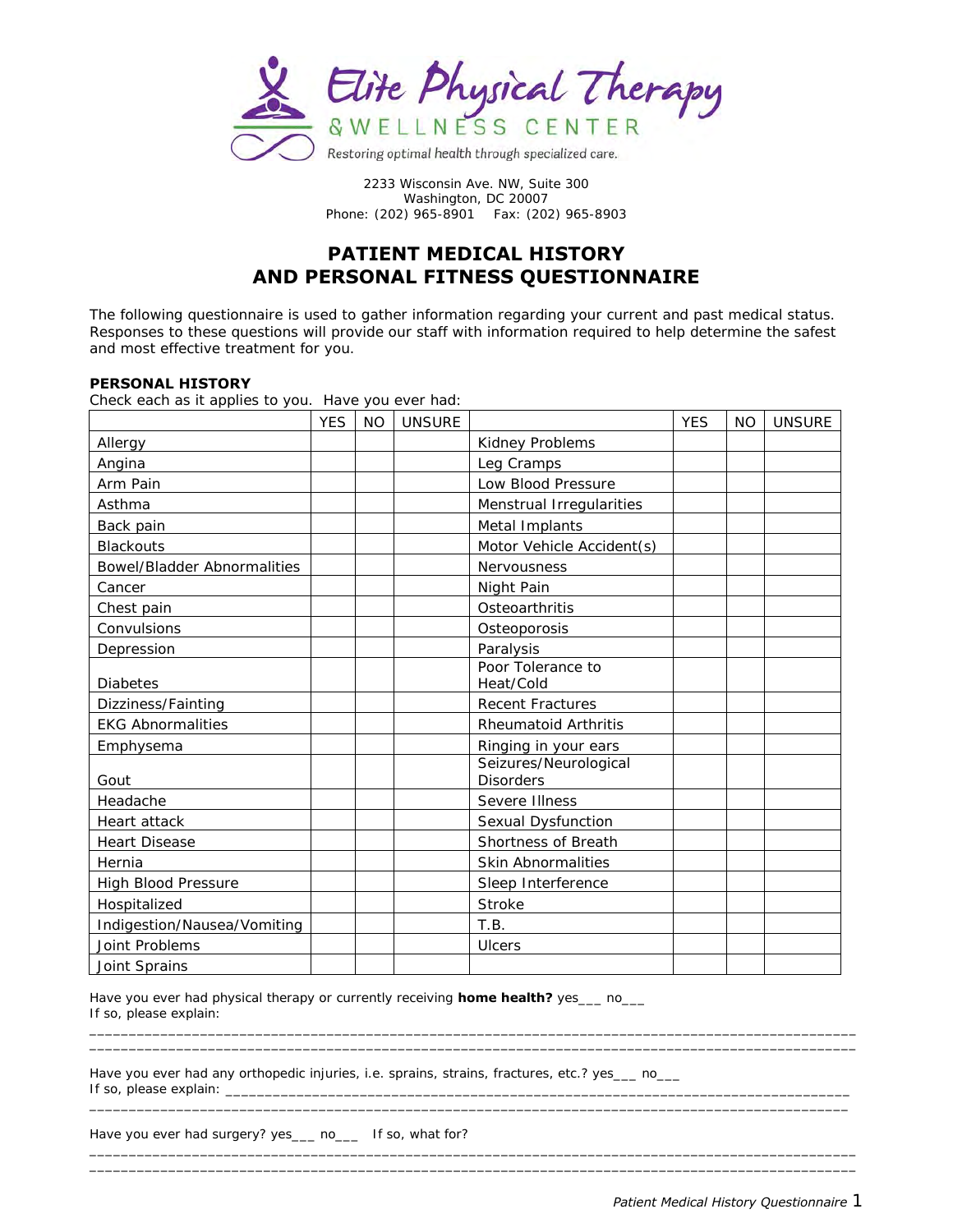

 $\_$  ,  $\_$  ,  $\_$  ,  $\_$  ,  $\_$  ,  $\_$  ,  $\_$  ,  $\_$  ,  $\_$  ,  $\_$  ,  $\_$  ,  $\_$  ,  $\_$  ,  $\_$  ,  $\_$  ,  $\_$  ,  $\_$  ,  $\_$  ,  $\_$  ,  $\_$  ,  $\_$  ,  $\_$  ,  $\_$  ,  $\_$  ,  $\_$  ,  $\_$  ,  $\_$  ,  $\_$  ,  $\_$  ,  $\_$  ,  $\_$  ,  $\_$  ,  $\_$  ,  $\_$  ,  $\_$  ,  $\_$  ,  $\_$  ,  $\_$  ,  $\_$  ,  $\_$  ,  $\_$  ,  $\_$  ,  $\_$  ,  $\_$  ,  $\_$  ,  $\_$  ,  $\_$  ,  $\_$  ,  $\_$  ,  $\_$  ,  $\_$  ,  $\_$  ,  $\_$  ,  $\_$  ,  $\_$  ,  $\_$  ,  $\_$  ,  $\_$  ,  $\_$  ,  $\_$  ,  $\_$  ,  $\_$  ,  $\_$  ,  $\_$  ,  $\_$  ,  $\_$  ,  $\_$  ,  $\_$  ,  $\_$  ,  $\_$  ,  $\_$  ,  $\_$  ,  $\_$  ,  $\_$  ,  $\_$  ,  $\_$  ,  $\_$  ,  $\_$  ,  $\_$  ,  $\_$  ,  $\_$  ,  $\_$  ,  $\_$  ,  $\_$  ,  $\_$  ,  $\_$  ,  $\_$  ,  $\_$  ,  $\_$  ,  $\_$  ,  $\_$  ,  $\_$  ,  $\_$  ,  $\_$  ,  $\_$  ,  $\_$  ,  $\_$  ,  $\_$  ,  $\_$  ,  $\_$  ,  $\_$  ,  $\_$  ,  $\_$  ,  $\_$  ,  $\_$  ,  $\_$  ,  $\_$  ,  $\_$  ,  $\_$  ,  $\_$  ,  $\_$  ,

Any other medical problems? If so, please describe:  $\_\_$ 

#### **MEDICAL HISTORY**  Name of your family physician\_ Date of last physical (approximately, if unsure) \_\_\_\_\_\_\_\_\_\_\_ Do you wear a pacemaker? yes

| Indicate any medications you are taking:     |         |    |            |
|----------------------------------------------|---------|----|------------|
| Are you pregnant?                            | yes___  | no |            |
| Have you ever had an exercise ECG?           | yes____ | no |            |
| Do you know your resting heart rate?         | yes__   | no | <b>BPM</b> |
| Do you know your resting blood pressure yes  |         | no | mmHa       |
| DO you wear a pacernaner: yes _____ rio_____ |         |    |            |

Please list all drug allergies:

### **I certify that to the best of my knowledge the above answers are true and accurate.**

\_\_\_\_\_\_\_\_\_\_\_\_\_\_\_\_\_\_\_\_\_\_\_\_\_\_\_\_\_\_\_\_\_\_\_\_\_\_\_ \_\_\_\_\_\_\_\_\_\_\_\_\_\_\_\_\_\_\_\_\_\_\_\_\_\_\_\_\_\_\_\_\_\_\_ \_\_\_\_\_\_\_\_\_\_\_\_ Signature **Printed Name** Printed Name **Date** Date **Date** 

 $\_$  ,  $\_$  ,  $\_$  ,  $\_$  ,  $\_$  ,  $\_$  ,  $\_$  ,  $\_$  ,  $\_$  ,  $\_$  ,  $\_$  ,  $\_$  ,  $\_$  ,  $\_$  ,  $\_$  ,  $\_$  ,  $\_$  ,  $\_$  ,  $\_$  ,  $\_$  ,  $\_$  ,  $\_$  ,  $\_$  ,  $\_$  ,  $\_$  ,  $\_$  ,  $\_$  ,  $\_$  ,  $\_$  ,  $\_$  ,  $\_$  ,  $\_$  ,  $\_$  ,  $\_$  ,  $\_$  ,  $\_$  ,  $\_$  ,

 $\_$  ,  $\_$  ,  $\_$  ,  $\_$  ,  $\_$  ,  $\_$  ,  $\_$  ,  $\_$  ,  $\_$  ,  $\_$  ,  $\_$  ,  $\_$  ,  $\_$  ,  $\_$  ,  $\_$  ,  $\_$  ,  $\_$  ,  $\_$  ,  $\_$  ,  $\_$  ,  $\_$  ,  $\_$  ,  $\_$  ,  $\_$  ,  $\_$  ,  $\_$  ,  $\_$  ,  $\_$  ,  $\_$  ,  $\_$  ,  $\_$  ,  $\_$  ,  $\_$  ,  $\_$  ,  $\_$  ,  $\_$  ,  $\_$  ,  $\_$  ,  $\_$  ,  $\_$  ,  $\_$  ,  $\_$  ,  $\_$  ,  $\_$  ,  $\_$  ,  $\_$  ,  $\_$  ,  $\_$  ,  $\_$  ,  $\_$  ,  $\_$  ,  $\_$  ,  $\_$  ,  $\_$  ,  $\_$  ,  $\_$  ,  $\_$  ,  $\_$  ,  $\_$  ,  $\_$  ,  $\_$  ,  $\_$  ,  $\_$  ,  $\_$  ,  $\_$  ,  $\_$  ,  $\_$  ,  $\_$  ,  $\_$  ,  $\_$  ,  $\_$  ,  $\_$  ,  $\_$  ,  $\_$  ,  $\_$  ,  $\_$  ,  $\_$  ,  $\_$  ,  $\_$  ,  $\_$  ,  $\_$  ,  $\_$  ,  $\_$  ,  $\_$  ,  $\_$  ,  $\_$  ,  $\_$  ,  $\_$  ,  $\_$  ,  $\_$  ,  $\_$  ,  $\_$  ,  $\_$  ,  $\_$  ,  $\_$  ,  $\_$  ,  $\_$  ,  $\_$  ,  $\_$  ,  $\_$  ,  $\_$  ,  $\_$  ,  $\_$  ,  $\_$  ,  $\_$  ,  $\_$  ,  $\_$  ,  $\_$  ,  $\_$  ,  $\_$  ,  $\_$  ,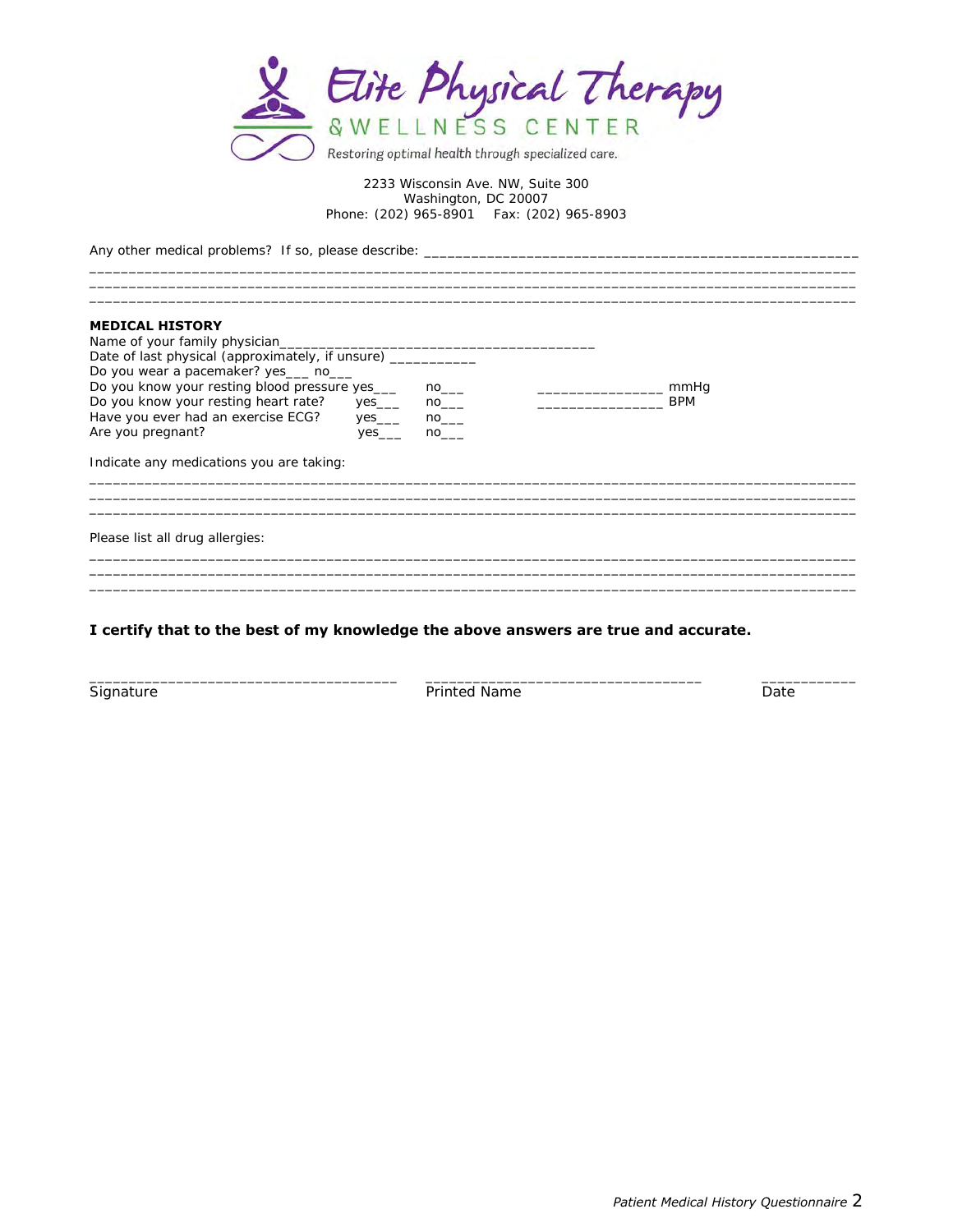

## **Please read carefully.**

## **CONSENT FOR TREATMENT**

I recognize that I am suffering from a condition requiring physical therapy services and treatment. I hereby consent to the rendering of physical therapy services by Elite Physical Therapy and Wellness Center, as described to me or as my physician or Elite Physical Therapy and Wellness Center determines are necessary. I understand that the practice of physical therapy is not an exact science and that physical therapy treatment involves the risk of injury or even death. I acknowledge that no guarantees have been made to me about the outcome of treatment.

## **CONSENT OF DISCLOSURE**

(For the Usage and/or Disclosure of Protected Health Information)

I hereby give consent to Elite Physical Therapy and Wellness Center and all health care providers furnishing care within Elite Physical Therapy and Wellness Center to use and disclose my protected health information for the purposes of treatment, payment, and health care operations.

You may cancel this consent at any time. Your cancellation must be in writing, signed by you or on your behalf, and delivered to the address listed above. This may be delivered in person or by mail, but will only be effective when actually received. Your cancellation will not be effective to the extent that others or we have acted in reliance upon this consent.

You have the right to request restriction on the usage and disclose of your protected health information for the purposes of treatment, payment, or health care operations. We are not required to grant your request, if we do, the restriction will be obligatory to us.

Our Posted Privacy Policy provides more detailed information about the usage and disclosure of your protected health information. You have the right to review our Posted Privacy Policy before you sign this consent.

We reserve the right to amend the terms of our Posted Privacy Policy. You may obtain a copy of the current policy by: 1) viewing the copy that is available in our waiting room, or 2) by going to our web site: [www.eliteptandwellness.com](http://www.eliteptandwellness.com/)

(Continued)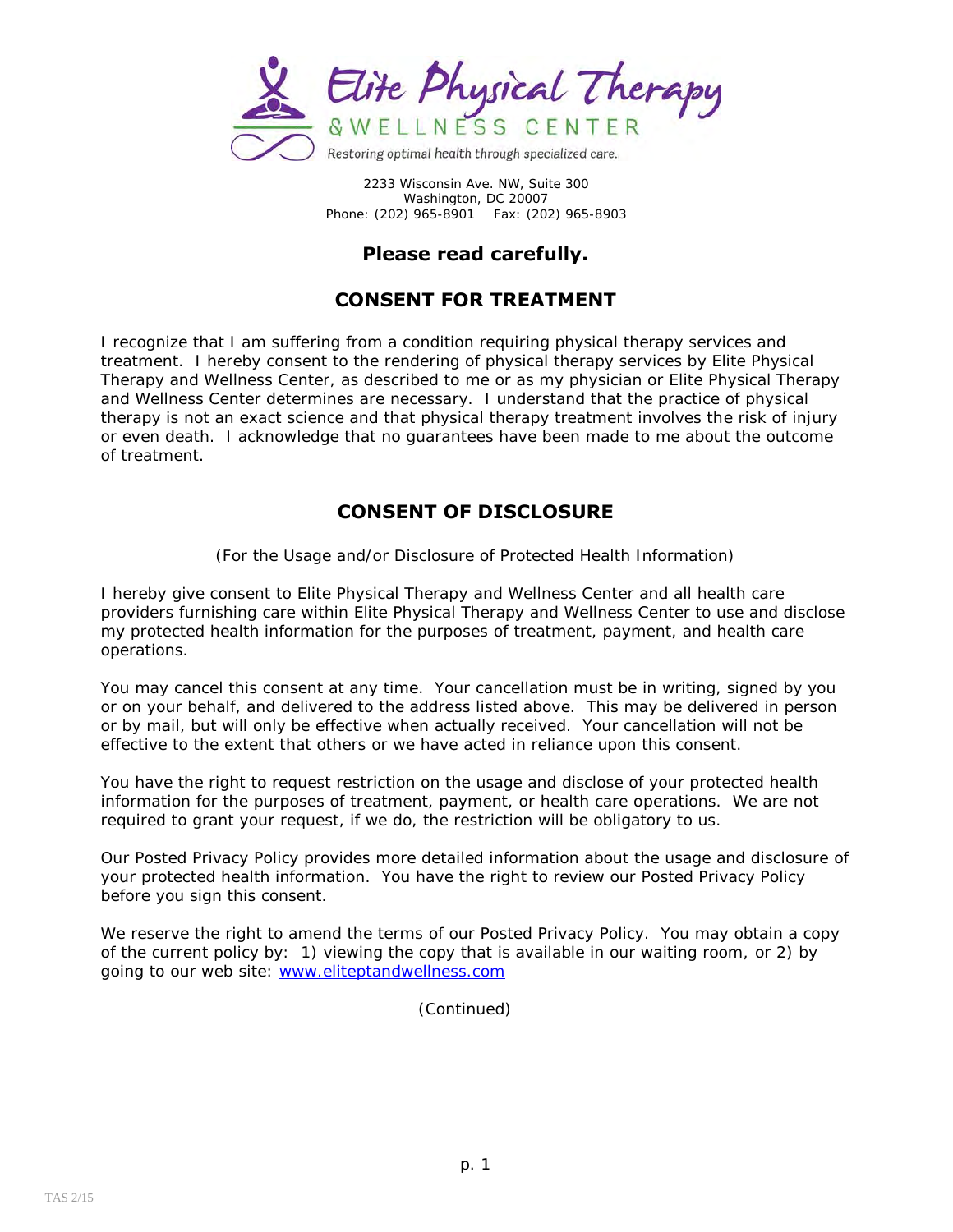

## **ASSIGNMENT OF INSURANCE BENEFITS**

I hereby assign Elite Physical Therapy and Wellness Center (1) all insurance, Medicare, Medicaid, and other private or governmental benefits payable for my treatments and care; and (2) all rights to payment and all money paid for any claim related to physical therapy service and treatment. Anyone paying or receiving money for my benefits or claims shall pay the money directly to Elite Physical Therapy and Wellness Center for payments of my bills. I understand that I am financially responsible for all charges not covered by my insurance or other third party payers and that any balance after insurance or third party payment has been made is due within thirty (30) days.

I have read and understand this form and the program it describes, and I do voluntarily request the right to participate in Elite Physical Therapy and Wellness Center's rehabilitation program. I do hereby discharge, release, and hold harmless Elite Physical Therapy and Wellness Center and any if it's personnel participating in this rehabilitation program from any and all liability for damage of any kind or character resulting from any injury or condition that I may suffer, or may result from such a rehabilitation program.

THIS FORM HAS BEEN EXPLAINED TO ME AND I SIGN IT VOLUNTARILY.

\_\_\_\_\_\_\_\_\_\_\_\_\_\_\_\_\_\_\_\_\_\_\_\_\_\_\_\_\_\_\_\_\_\_\_\_\_\_\_\_\_\_\_\_\_\_\_\_\_ \_\_\_\_\_\_\_\_\_\_\_\_\_\_\_\_\_\_

| <b>PARTICIPANT SIGNATURE</b>                                                                      | <b>DATE</b>                   |  |
|---------------------------------------------------------------------------------------------------|-------------------------------|--|
| <b>PARENT OR GUARDIAN SIGNATURE</b>                                                               | <b>DATE</b>                   |  |
| <b>ELITE PT EMPLOYEE SIGNATURE</b>                                                                | <b>DATE</b>                   |  |
| <b>CANCELLATION OF CONSENT</b><br>*** Only sign if cancelling consent to disclose information *** |                               |  |
| I hereby void the consent given above.                                                            |                               |  |
|                                                                                                   | Date: _______________________ |  |
| If you are signing as the patient's representative:                                               |                               |  |
|                                                                                                   |                               |  |
|                                                                                                   |                               |  |
|                                                                                                   |                               |  |

*\_\_\_\_\_\_\_\_\_\_\_\_\_\_\_\_\_\_\_\_\_\_\_\_\_\_\_\_\_\_\_\_\_\_\_\_\_\_\_\_\_*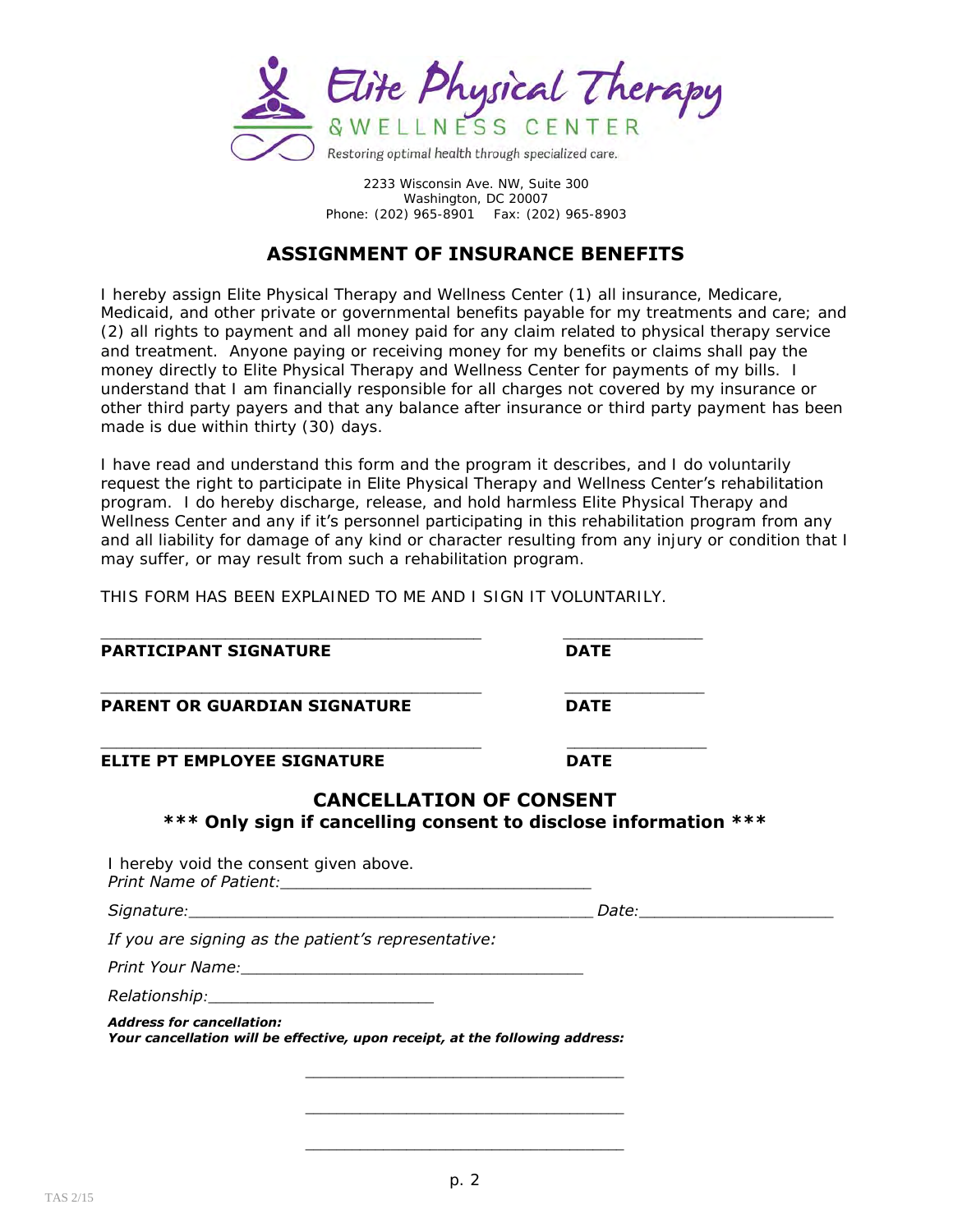

# **KINDLY GIVE AT LEAST 24 HOURS NOTICE FOR CANCELLATION OR RESCHEDULING. FAILURE TO GIVE 24 HOURS NOTICE WILL RESULT IN A \$50.00 CHARGE.**

**PLEASE BE TIMELY FOR APPOINTMENTS.** If you arrive more than 15 minutes late for your scheduled appointment, you may have to reschedule. This is for the benefit of you and other patients being treated.

## **WHEN ABLE, PLEASE SCHEDULE YOUR APPOINTMENTS ONE WEEK IN ADVANCE TO ENSURE THE TIME THAT YOU NEED.**

Appointment times given one week do not automatically follow through to the subsequent weeks.

The patient and receptionist have discussed the importance of frequency and duration.

## **THANK YOU FOR YOUR COOPERATION.**

| <b>PARTICIPANT SIGNATURE</b>        | <b>DATE</b> |
|-------------------------------------|-------------|
| <b>PARENT OR GUARDIAN SIGNATURE</b> | <b>DATE</b> |
| <b>ELITE PT EMPLOYEE SIGNATURE</b>  | <b>DATE</b> |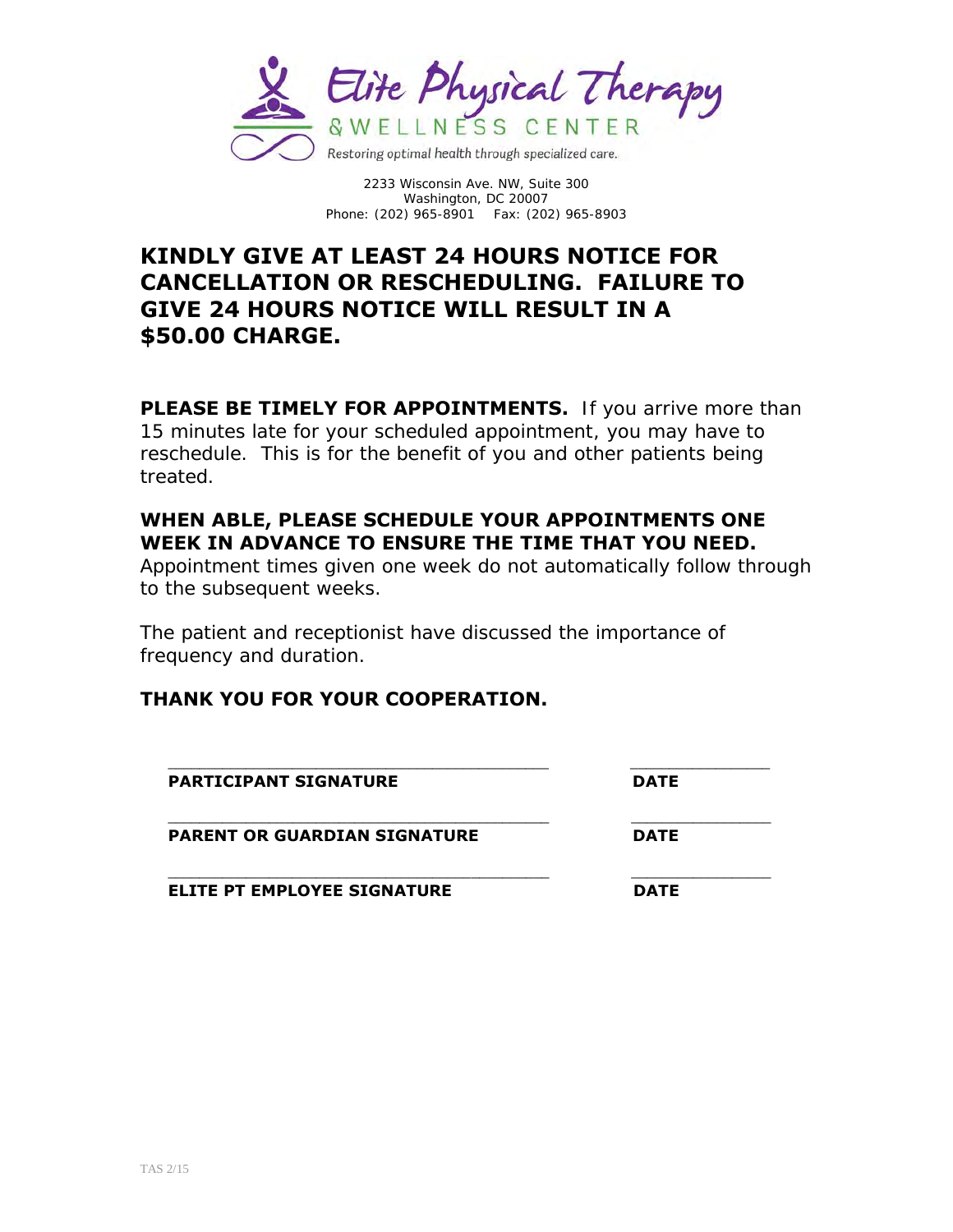

# **HIPAA NOTICE OF PRIVACY PRACTICES**

## **ACKNOWLEDGEMENT OF RECEIPT**

## **(See provided information notice)**

I have been provided with the Notice of Privacy Practices of Elite Physical Therapy & Wellness Center and understand that any questions or concerns regarding this notice may be directed to Elite Physical Therapy & Wellness Center's Staff. If I am unable to sign, a staff member will sign and date this acknowledgement for me. This acknowledgement will be filed in my records.

| <b>PARTICIPANT SIGNATURE</b>        | <b>DATE</b> |
|-------------------------------------|-------------|
| <b>PARENT OR GUARDIAN SIGNATURE</b> | <b>DATE</b> |
| <b>ELITE PT EMPLOYEE SIGNATURE</b>  | <b>DATE</b> |